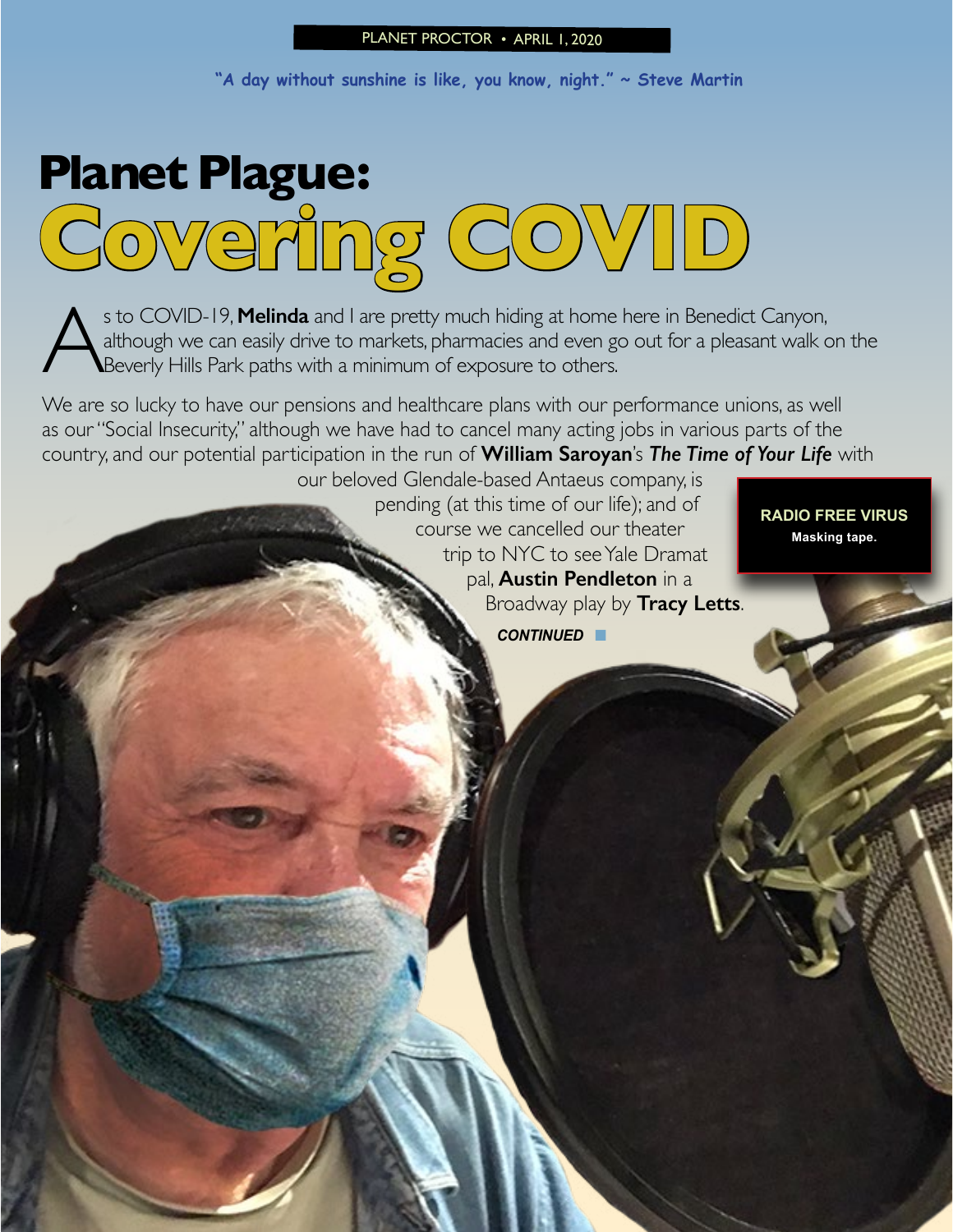So – we are in it for the long haul if need be; but it's comforting to know that my daughter, **Kristin** and her hubby and their two kids are five minutes away, even if we can't visit them at the moment. And they have extra toilet paper!

To keep me connected, I am participating in a new podcast for RadioPictures called "Phil & Ted's Sexy Boomer Show." interviewing such jesters as **Phil Hendrie**, **Harry Shearer**, **John Goodman** and my partner **David Ossman** of Firesign Theatre fame!

So, hang in there, mates! We are now all a part of history, and God willing, love will see us through…

> Love is a feeling, marriage is a contract, and relationships are work."

**~ Lori Gordon**, marriage therapist

## **Going Viral**

*Smiling is infectious, You catch it like the flu, When someone smiled at me today I started smiling too.*

*I passed around the corner And someone saw my grin. When he smiled I realized I'd passed it on to him.*

*I thought about that smile, Then I realized its worth; A single smile, just like mine, Could travel 'round the earth!*

*So, if you feel a smile begin, Don't leave it undetected, Let's start an epidemic, quick And get the world infected!*

> *From the Goony Spike Milligan and the Seriously Silly Jim Meskimen*

"Tragedy is easy enough, but comedy is serious business." **~ David Garrick**

## **A Dieu**

**EVAN MINASIAN, MY BELOVED LONGTIME** friend and Riverdale alumnus, wrote this after the passing of one of our classmates, recalling the loss years ago of our mutual friend, **Steven Raphael**:

"I do not mourn my own death, miss this 'best of all possible worlds' as I might; but I am deeply troubled by the



**SEVAN AMD SIXTY Memorial Day 2016, Proctor and Minasian toast six decades of friendship in San Francisco.**

memory of the ones who have gone before me.

"Perhaps a little because they have taken my youth with them into the grave, but surely because of the great pity of it; the loss of so much nobility and beauty.

*Adieu old Friend, go now, carouse with Stars, Performed you well, and we our lives rehearsed, On stages, New York streets, and endless bars, But now reach out and touch the Universe. Adieu to moments dancing in the light, And to another of our band we bid good night.*"

"First the doctor told me the good news: I was going to have a disease named after me!" **~ George Burns**

## **Enough already**

W**ELL, I FINALLY LOST IT! I JUST SAW A GUY**  in CVS whose cart was FULL to the brim with hand sanitizers, baby wipes, soaps and TP – everything that people need!!

I called him a selfish @\$\$hole, and gave him a lowdown about the elderly, moms, and people who really need these types of things and told him he should be freaking ashamed of himself!

"Are you done?" he said. "Because I really need to get back to restocking the shelves."

> "An artist is someone who's ahead of his time and behind on his rent" **~ Frank Zappa**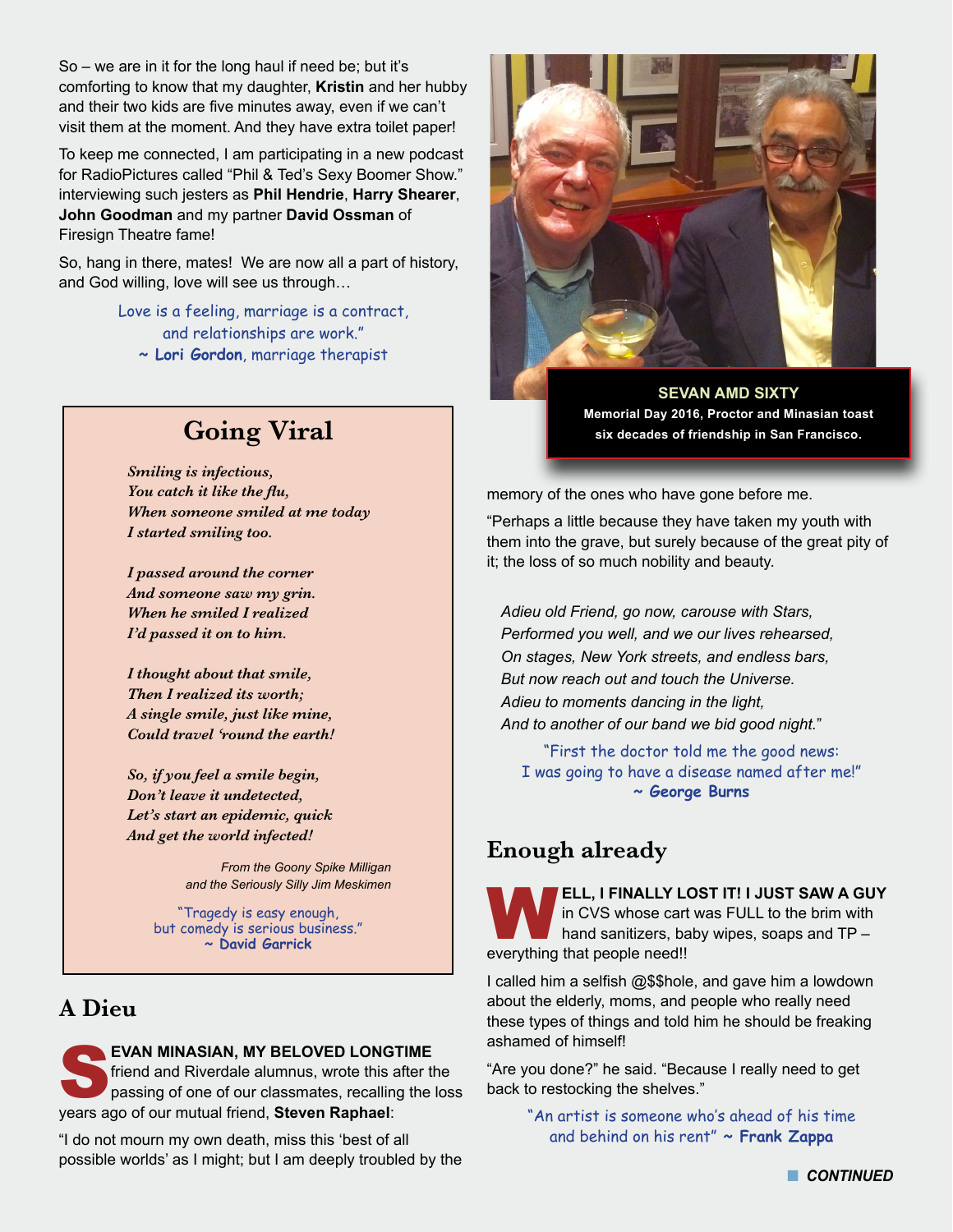"It's amazing that the amount of news that happens in the world every day always just exactly fits the newspaper." **~ Jerry Seinfeld**

## **Like father**

**DRIC TRUMP RAILED AGAINST**<br>
Hunter Biden for the crime of trading on his<br>
father's name. "I wish my name was Hunter<br>
Biden," the elder Trump boy whined to **Sean Hannity**. I **Hunter Biden** for the crime of trading on his father's name. "I wish my name was Hunter

**THROUGHOUT** THE 'PLANET,' CLICKING DARK RED TYPE OPENS A RELATED

could go abroad, make millions off of my father's presidency – I'd be a really rich guy. It would be incredible."

And stopping by for a chat with same month, son Eric sniveled, "If

I was doing the same thing that that family was doing, I'd be in jail! Why is it that every family goes into politics and enriches themselves?

"We stopped doing deals when my father became [president]… Guess what? All of these kids, they started doing deals when their families went into politics, and it's sickening."

Ironic, ain't it?

"How many legs does a dog have if you call the tail a leg? Four. Calling a tail a leg doesn't make it a leg." **~ Abraham Lincoln**

#### **Who am us anyway?**

**PLANETEER BILL Brinkmoeller**  writes**:** Eight years ago, **Peter Bergman** died…one of four members of the **Firesign Theatre**, "a comedy group…like no other comedy group that has ever existed. The albums they released over the course of 40+ years were mostly long, highly produced studio pieces where Bergman, **Phil Austin** (now also deceased), **David Ossman**, and **Philip Proctor** performed all, or nearly all, of the voices. These are deeply layered





compositions, where repeated listenings yield hilarious new treasures deep in the mix…

But in addition to writing and performing these long, complicated, clever, and FUNNY plays, they could also improvise brilliantly…demonstrated in several radio programs they did in the late '60s and early '70s. I know of no other comedy group that has that ability. For their radio

shows, they would sit around a round table with four microphones. Sometimes they would

> do short scripted bits, but most of the time they just worked off each other, which they did beautifully.... They also had a talent for using their voices almost like musical instruments. My friend **David Dugle** has called Firesign's



**RESPECTFULLY Bill Brinkmoeller, above, pays tribute to the Firesigns on the eight anniversary of the passing of co-Founder Peter Bergman, left.**

longer pieces "word symphonies," and that's a pretty good way to look at their material.

The thing that has always mystified me is that they were never able to break into the public consciousness. Something you probably don't know is that huge numbers of famous people are big Firesign fans. Almost everyone who works in comedy, of course, knows, loves, and respects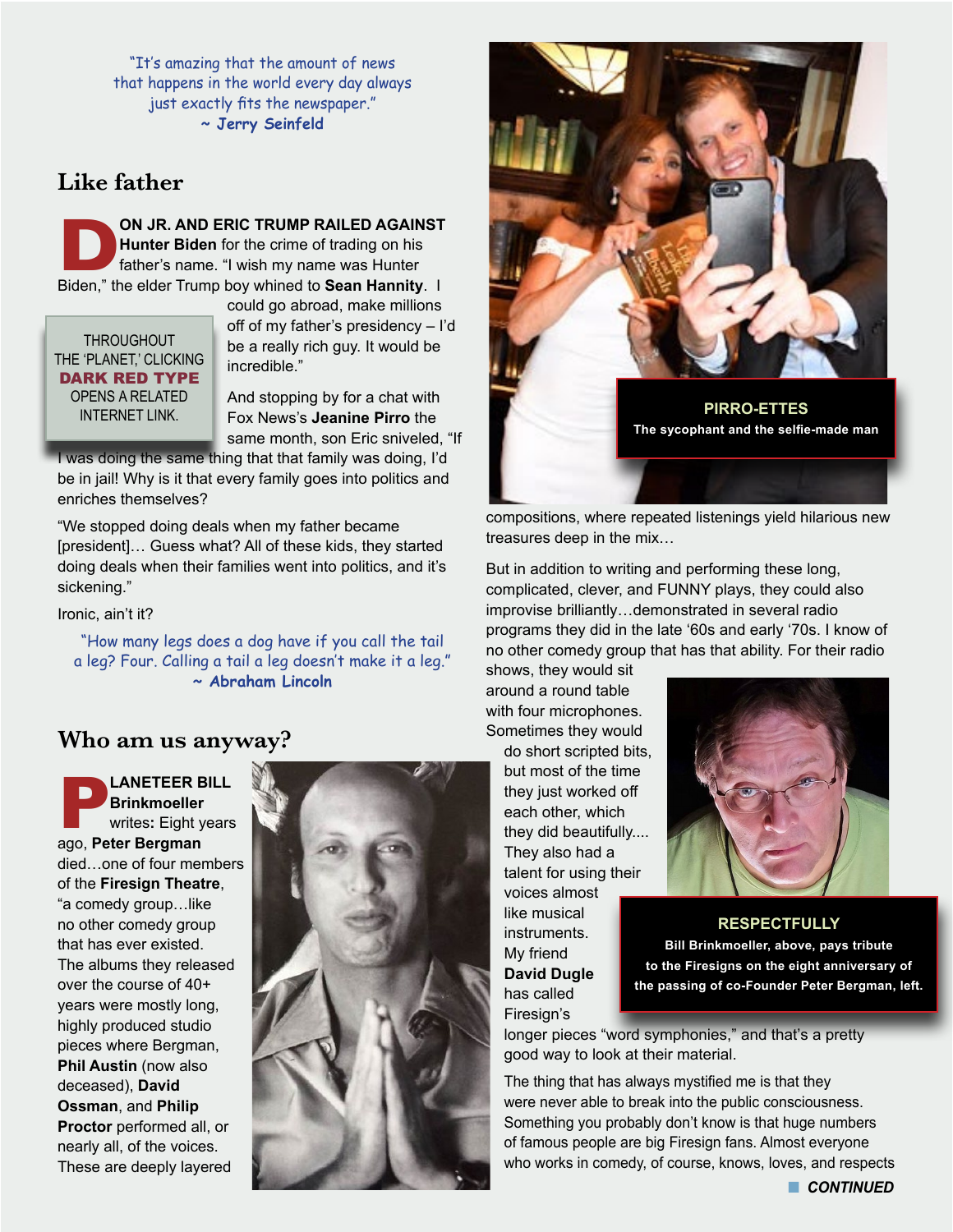them, as well as many, many actors and musicians. **John Goodman** has financially backed several Firesign projects. **Robin Williams** was a huge fan. Firesign and **Steve Martin** go back to the beginning of his career in comedy.

After several years of working separately, the "4 or 5 Crazy Guys" (as Firesign sometimes referred to themselves) reunited in the late '90s and produced three albums [for **Rhino Records**] that showed that they could still create alternate realities with great facility. *Give Me Immortality or Give Me Death*, *Boom Dot Bust*, and *Bride of Firesign* comprised their "millennium trilogy," that introduced a whole bunch of new characters, once again told fascinating and funny stories, and even brought back some old characters for good measure.

If you don't know about them, you owe it to yourself to dip a toe in and see what you think. For that, the *Dear Friends* album has lots of shorter bits from their radio series of the same title. I think you'll find yourself laughing.

#### "If I were two-faced, would I be wearing this one?" **~ Abraham Lincoln**



## **There's no business**

**A**<br>**A** Charles Frohman, from a book called A History<br>of New York in 27 Buildings by Sam Roberts: **Charles Frohman**, from a book called *A History of New York in 27 Buildings* by **Sam Roberts**:

*If in casting a play you find an actor who looks the part you have in mind for him, be thankful; and if you can find an actor who acts the part, be very thankful: and if you can find an actor who can look and act the part, get down on your knees and thank God!*

America sure is having some bad luck. It's almost like it was built on an ancient Indian burial ground." **~ Phil's Not-So-Phunny Phacts**

## **It's never too soon**

**GERMAN IS PULLED OVER BY THE POLICE** in<br>
France, and the cop asks him, "Your name?" And<br>
he replies "Hans Klimpt." The gendarme asks,<br>
"Your age?" And Hans replies "20." France, and the cop asks him, "Your name?" And "Your age?" And Hans replies, "30."

And finally, the Frenchman asks the German, "Occupation?"

"No," he replies, "just visiting."

"It would be nice to spend billions on schools and roads, but right now that money is desperately needed for political ads." **~ Andy Borowitz**

## **A sexy text**

**A**transcript of a man recently interviewed for a study of sexual habits:

How old are you, sir?

I just turned 46.

*Do you still engage in sexual activities on a regular basis?*

Oh, yes…

*And do you sleep with members of the opposite sex?* You bet. I LOVE the ladies. And they love me. *And have you ever had a homosexual encounter?* Sure. Why not? I'm an equal opportunity provider! *Have you ever had interracial sex?*

*Are you kiddin'? Variety is the spice of life, I always say…and as Benjamin Franklin noted, "All cats are gray in the dark."*

I see.

*Maybe you don't, but that's the point.*

And do you ever watch porn?

*Getting off online? Duh…*

- And I'm sorry, I have to ask have you ever had sex with a different species?
- *Animals, you mean? Well, I was raised on a farm, so what do you think?*
- Right. Now, this may be superfluous, but how often do you masturbate?
- *Maybe three or four times a day. It's a real tension reliever, ya know?*
- OK, these next questions have to do with the frequency of your encounters…

*Shoot — if you'll excuse the expression.* 

- Excused. How often do you have sex on average during a normal day?
- *Gosh, that's a hard one, if you'll excuse my French.* I don't speak French.
- *I'd say maybe four to five times a day, and sometimes more on Saturday, although I take Sundays off to*